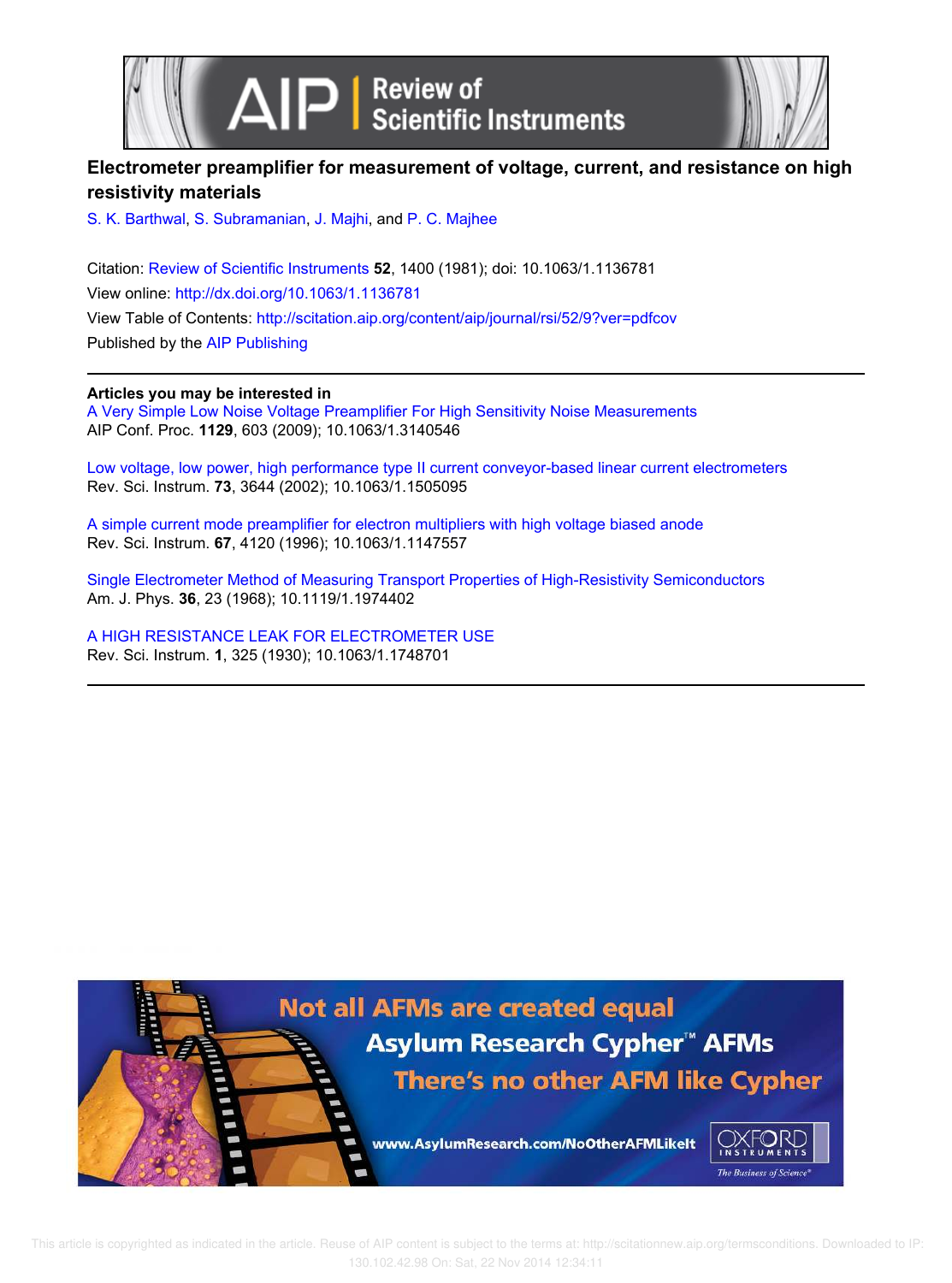# **Electrometer preamplifier for measurement of voltage, current, and resistance on high resistivity materials**

#### S. K. Barthwal and S. Subramanian

*Regional Sophisticated Instrumentation Centre. Indian Institute of Technology. Madras. India* 

#### J. Majhi

*Department of Physics. Indian Institute of Technology. Madras. India* 

#### P. C. Majhee

*Department of Electrical Engineering. Indian Institute of Technology. Madras. India*  (Received 26 February 1981; accepted for publication 11 May 1981)

An electrometer preamplifier for the measurement of dc voltage, current, and resistance in high resistivity materials has been developed. The ranges of measurement for voltage, current, and resistance are from 30  $\mu$ V to 10 V, 10<sup>-2</sup> to 10<sup>-13</sup> A and 10<sup>3</sup> to 10<sup>13</sup>  $\Omega$ , respectively. Charge measurements can also be made by connecting a suitable capacitor in the feedback loop. It uses commerically available operational amplifiers. The preamplifier is small in size and is used in conjunction with a commerical voltmeter or recorder. It is ideally suited for *in situ* measurement of electrical properties of amorphous semiconductor films.

PACS numbers: 06.30.Lz, 84.30.Wp

#### **INTRODUCTION**

An electrometer is required for the measurement of electrical properties of high resistivity materials such as insulators, amorphous semiconductors, etc. It is necessary to exercise extreme care in connecting the electrometer to the sample under test because very high input resistances are involved. Difficulties arise in the reliability of measurements<sup>1-4</sup> due to leakage currents, connecting cables, and pick up disturbances from electrical apparatus nearby and also due to charges being developed by mechanical motion of the coaxial cables. It has been found<sup>5</sup> that many commercially available shielded cables have shielding effectiveness of only 70% to 80% and tens of microvolts may be picked up from moderate magnetic fields of the order of 10 Gauss found near motors, power transformers, etc. Electrostatic shielding can be improved by providing an additional shield, but magnetic shielding is much more difficult. Since longer cables pick up more disturbances, reducing the cable length greatly improves the stability of measurements.

Commercially available instruments have normally limited measurement ranges and modes of operation and are difficult to adapt for a particular experiment. Also, since they are usually combined input-output instruments, their size is large and hence they have to be connected to the sample by fairly long cables; besides, they are expensive.

We have constructed an electrometer preamplifier for dc voltage, current, and resistance measurements on high resistivity materials in general, and for *in situ* measurements of electrical properties of amorphous semiconductor films. It is fairly inexpensive, simple, and so small in size that it can be placed very near to the sample. It can also be mounted inside a vacuum system or a cryostat.

The preamplifier consists of a commercially available operational amplifier (opamp) No. ICH 8500A made by Intersil U.S.A. and an LM 725 instrumentation amplifier. The minimum input current of the amplifier is  $\sim 10^{-14}$  A. It can be put to different modes of operation (e.g., voltage, current, and resistance) by a mode switch and various ranges of current and resistance can be selected by a range switch. For readout purposes the output of the preamplifier is connected to a voltmeter or recorder.

#### I. **CIRCUIT DESCRIPTION**

Figure I gives the schematic circuit diagram of the amplifier.  $S_1$  is a single pole multiway switch of shorting type (make before break type) and is used for range switching. The wafer of  $S_1$  is made of ceramic or Teflon as it forms a high impedance terminal. The first opamp *A*<sub>1</sub> is mounted on a Teflon sheet and fixed near the switch,  $S_1$ .  $S_2$  is a read/standby switch. When connected to the 'read' position (1), it connects the input range switch  $S_1$ to  $A_1$ , in the 'standby' position (2) it shorts  $A_1$  to ground, and the whole system works as an amplifier with a gain of 10. Zero of the amplifier is also adjusted with  $S_2$ by 'standby' position. This switch again is a high impedance switch and can be fabricated easily using Teflon.  $J_1$  is a Teflon BNC connector for input terminals.  $A_1$ is mounted on Teflon sheet and fixed near  $S<sub>1</sub>$ , whereas  $A<sub>2</sub>$  and associated components can be mounted on an ordinary printed circuit board.  $S_3$  is a 4-pole 4-way switch (of nonshorting type) and is used as a mode (voltage, current, and resistance) selector switch. The output of

1400 Rev. Sci. Instrum. 52(9), Sept. 1981 0034-6748/81/091400-03\$00.60 © 1981 American Institute of Physics 1400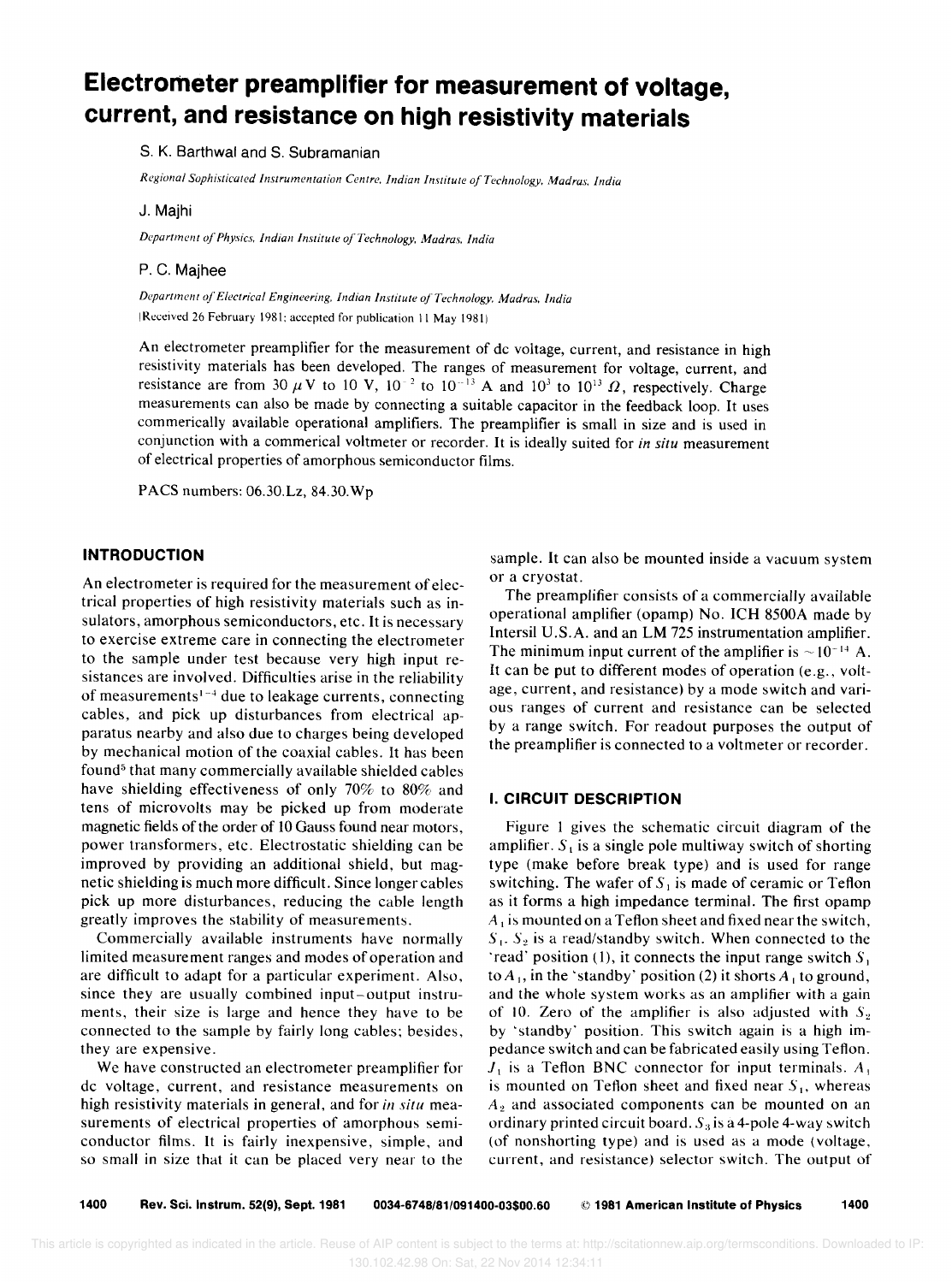

FIG. 1. Circuit diagram of the preamplifier. A<sub>1</sub> is ICH 8500 A operational amplifier and  $A_2$  is LM 725 instrumentation operational amplifier compensated for unit gain. All resistances are in ohms unless otherwise specified.

*A2* is connected to any voltmeter or recorder. All the measurements are referred to the output voltage of  $A_2$ .

The preamplifier acts as voltage follower with a gain of nearly 1 in the voltage mode. Measurement of current can be done in two ways. First, the unknown current  $I_{in}$ , is made to flow through the appropriate range resistor  $R_n$  and the resultant voltage drop in  $R_n$  can be measured by the output voltmeter. The mode switch  $S_3$  in this case is kept in voltage mode. It should, however, be made sure that  $R_n$  is smaller than the source resistance, otherwise it leads to loading errors. Second, the range resistor  $R_n$  can be connected in feedback loop by switching  $S_3$  in current mode. The output of  $A_2$  is again equal to  $I_{in}R_n$ . The second method improves the time response considerably and there are no loading errors. The value of  $R_n$  can be chosen from range switch  $S_1$ , from 10<sup>12</sup> to 10<sup>3</sup>  $\Omega$  in steps of 10 (the actual number of range resistors depends upon the number of ways in  $S_1$ ).

For resistance mode, the preamplifier acts as an amplifier whose gain depends on the value of unknown resistor,  $R_x$ . In this mode  $R_x$  is connected in feed back loop by selecting the mode switch position marked ·OHMS.'

#### II. **CONSTRUCTION**

The mount for  $A_1$  and  $S_2$  was made by drilling 1-mm diam. holes through 3 mm thick  $4 \times 2$  cm Teflon sheet. Metal eyelets were then fitted in these holes. The Teflon mount, the ceramic wafer (of  $S_1$ ), and  $S_2$  were then cleaned ultrasonically in Teepol using deionized water. After rinsing thoroughly in deionized water, they were degreased by boiling in trichloroethylene. The opamp  $A_1$ and switch  $S_2$  were then soldered to the eyelets using a grounded tip low voltage soldering iron. It is advisable to keep the opamp pins shorted together till the assembly is completed. Switch  $S_1$  can also be fixed on the Teflon mount with appropriate screws. Once again, the Teflon mount along with  $S_1$  and  $S_2$  should be boiled in trichloroethylene. Finally, they are baked at 150°C for about half an hour in an oven.  $S_3$  and  $A_2$  with their associated components are mounted on an ordinary printed circuit board. The circuit is then completed by soldering all resistors and making all interconnections as shown in Fig. 1. It should, however, be noted that extreme, care should be taken to ensure that the high impedance part of the circuit (enclosed in the dotted region in Fig. 1) should not be touched with bare hands. A slight contamination of Teflon board or switches  $S_1$  and  $S_2$  may affect the performance drastically. The short across the pins of  $A_1$  can now be removed.

For application where the working space is limited, it is only necessary to wire the circuit enclosed in the dotted region on a single Teflon board which can conveniently be placed inside a vacuum system, cryostat, etc. The rest of the circuit can be placed outside and the interconnections can be made via long wires.

Since offset zero is provided for  $A_1$  only, it is assumed

Electrometer preamplifier 1401